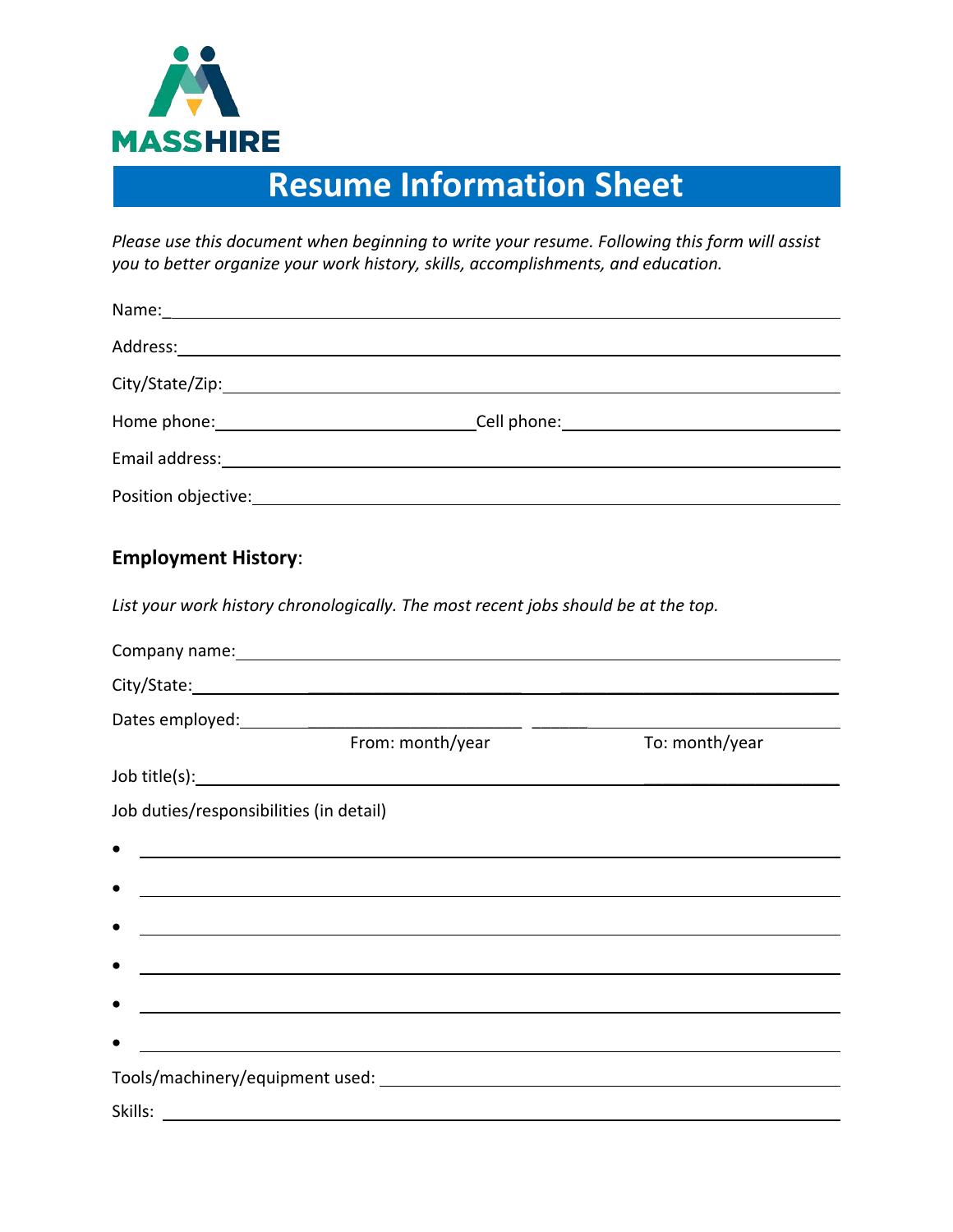| Dates employed:                         |                                                                                                                      |                |
|-----------------------------------------|----------------------------------------------------------------------------------------------------------------------|----------------|
|                                         | From: Month/Year                                                                                                     | To: Month/Year |
|                                         |                                                                                                                      |                |
| Job duties/responsibilities (in detail) |                                                                                                                      |                |
|                                         |                                                                                                                      |                |
|                                         |                                                                                                                      |                |
|                                         |                                                                                                                      |                |
|                                         |                                                                                                                      |                |
|                                         | and the control of the control of the control of the control of the control of the control of the control of the     |                |
|                                         | <u> 1980 - Johann Stein, marwolaethau a bhann an t-Amhair an t-Amhair an t-Amhair an t-Amhair an t-Amhair an t-A</u> |                |
|                                         |                                                                                                                      |                |
|                                         |                                                                                                                      |                |
|                                         |                                                                                                                      |                |
|                                         |                                                                                                                      |                |
| City/State:                             |                                                                                                                      |                |
| Dates employed:                         |                                                                                                                      |                |
|                                         | From: Month/Year                                                                                                     | To: Month/Year |
| Job title(s):                           | <u> 1980 - Jan Samuel Barbara, martin di</u>                                                                         |                |
| Job duties/responsibilities (in detail) |                                                                                                                      |                |
|                                         |                                                                                                                      |                |
|                                         | <u> 1989 - Johann Barbara, marka a shekara tsa 1989 - An tsa 1989 - An tsa 1989 - An tsa 1989 - An tsa 1989 - An</u> |                |
|                                         |                                                                                                                      |                |
|                                         |                                                                                                                      |                |
|                                         | <u> 1980 - John Stein, marking and de Britain and de Britain and de Britain and de Britain and de Britain and de</u> |                |
|                                         |                                                                                                                      |                |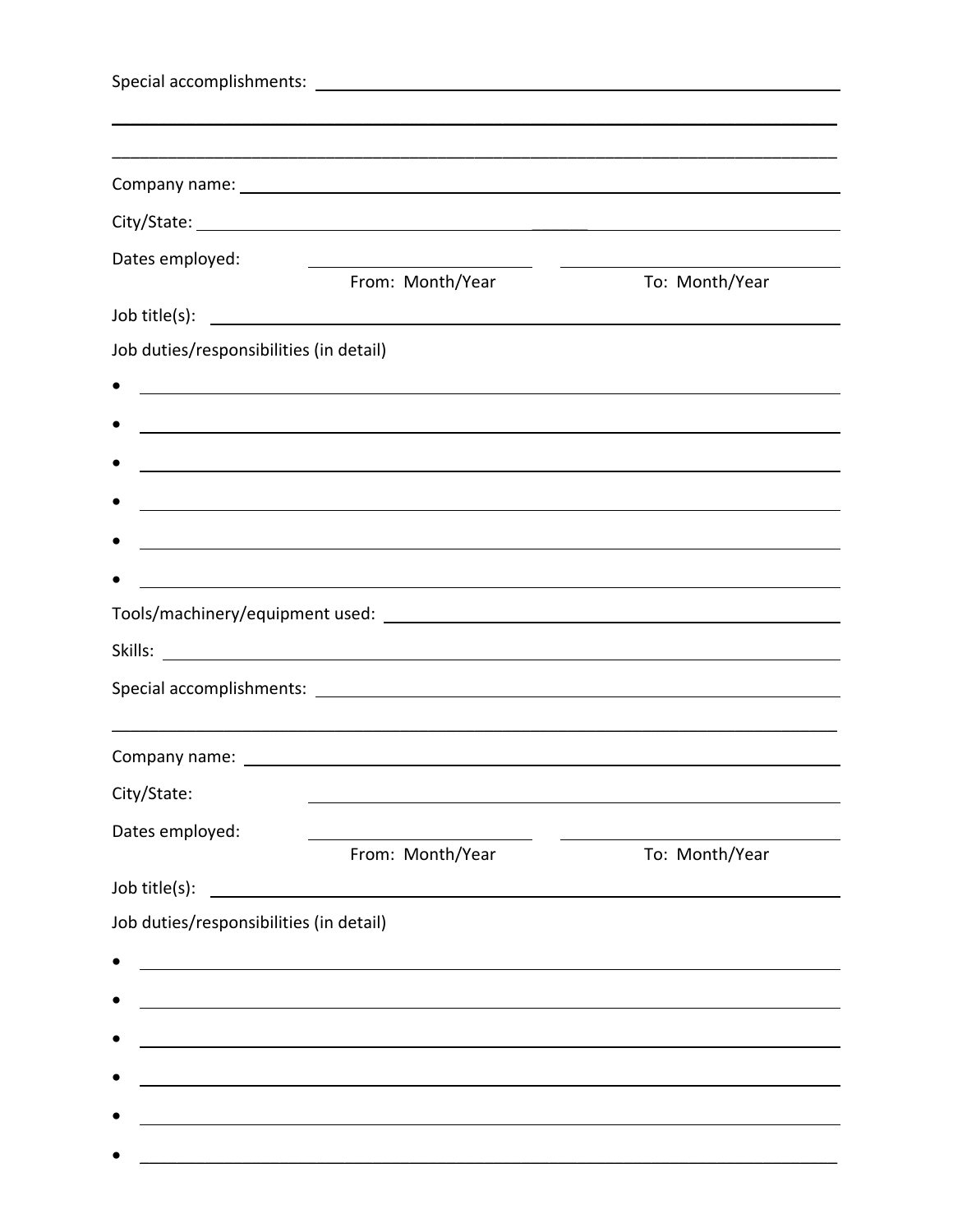| City/State:                             |                                                                                                                     |                                                                |
|-----------------------------------------|---------------------------------------------------------------------------------------------------------------------|----------------------------------------------------------------|
| Dates employed:                         |                                                                                                                     |                                                                |
|                                         | From: Month/Year                                                                                                    | To: Month/Year                                                 |
|                                         |                                                                                                                     |                                                                |
| Job duties/responsibilities (in detail) |                                                                                                                     |                                                                |
|                                         | <u> 1989 - Johann John Stoff, deutscher Stoffen und der Stoffen und der Stoffen und der Stoffen und der Stoffen</u> |                                                                |
|                                         |                                                                                                                     |                                                                |
|                                         |                                                                                                                     |                                                                |
|                                         |                                                                                                                     |                                                                |
|                                         | <u> 1989 - Johann Barn, mars et al. (b. 1989)</u>                                                                   |                                                                |
|                                         |                                                                                                                     |                                                                |
|                                         |                                                                                                                     |                                                                |
|                                         |                                                                                                                     |                                                                |
|                                         |                                                                                                                     |                                                                |
| <b>Educational background</b>           |                                                                                                                     |                                                                |
|                                         | List highest degree or level attained first, and all descending order of importance.                                |                                                                |
|                                         |                                                                                                                     |                                                                |
|                                         |                                                                                                                     |                                                                |
|                                         |                                                                                                                     |                                                                |
|                                         |                                                                                                                     |                                                                |
|                                         |                                                                                                                     |                                                                |
|                                         |                                                                                                                     |                                                                |
|                                         |                                                                                                                     | <u> 1989 - Andrea Barbara, Amerikaansk politiker (d. 1989)</u> |
|                                         |                                                                                                                     |                                                                |
|                                         |                                                                                                                     |                                                                |
|                                         |                                                                                                                     |                                                                |